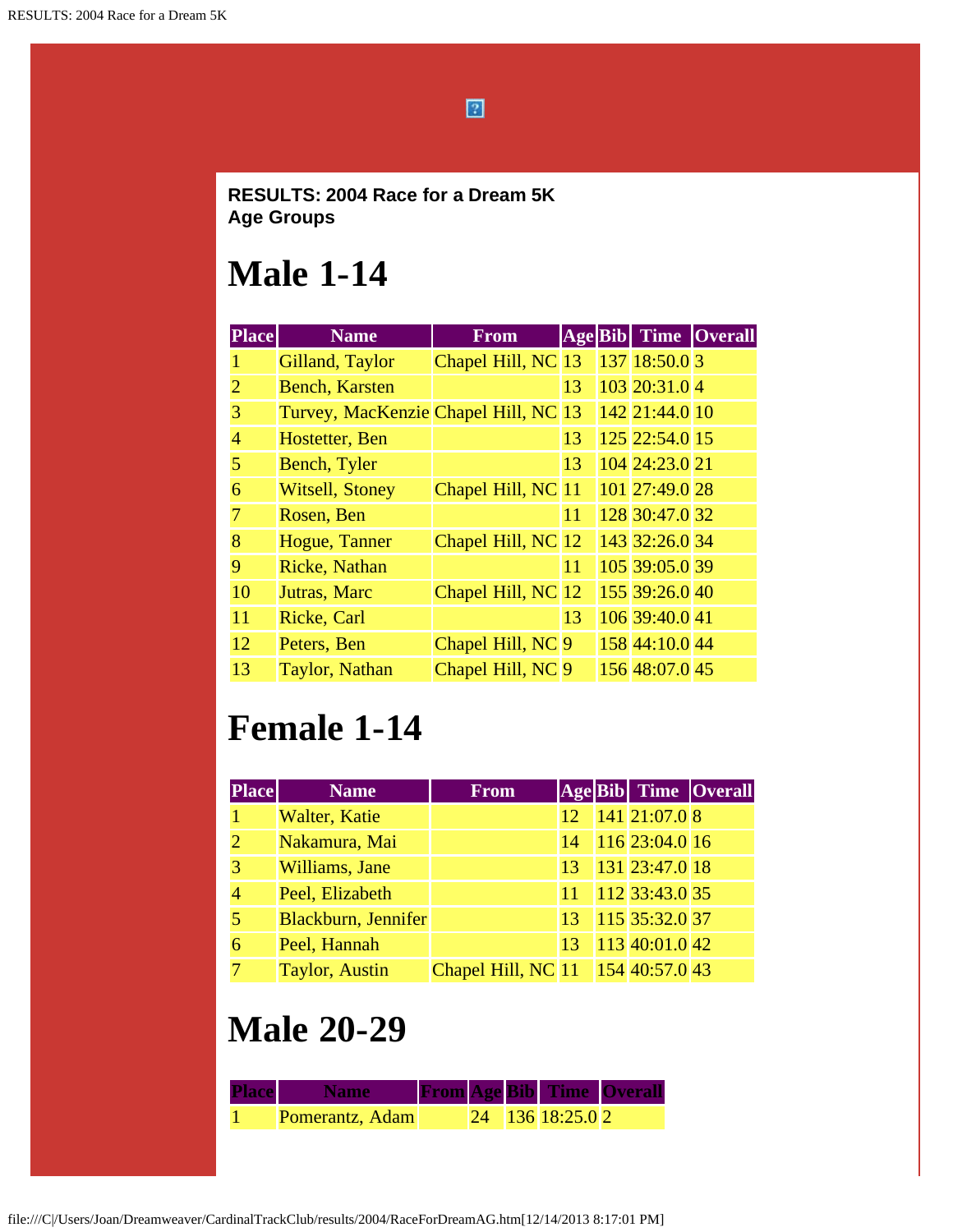# **Female 20-29**



#### **Male 30-39**

| <b>Place</b> Name | <b>From</b>                                    |  | <b>Age Bib Time Overall</b> |  |
|-------------------|------------------------------------------------|--|-----------------------------|--|
|                   | Dunson, David Chapel Hill, NC 31 148 17:02.0 1 |  |                             |  |

### **Female 30-39**

| <b>Place</b>   | <b>Name</b>              | <b>From</b>                          |    |                | <b>Age Bib Time Overall</b> |
|----------------|--------------------------|--------------------------------------|----|----------------|-----------------------------|
| $\mathbf{1}$   | Konkar, Samidha          |                                      | 31 | 134 20:39.0 5  |                             |
| $\overline{2}$ | <b>Vesilind</b> , Lauren | Carrboro, NC                         | 33 | 14726:42.026   |                             |
| 3              | Jenniches, Amy           |                                      | 30 | 146 30:10.0 30 |                             |
| $\overline{4}$ | Waters, Anna             | Wilmington, NC 30   149   30:22.0 31 |    |                |                             |
| 5              | Dickerson, Angelena      |                                      | 30 | 150 32:17.0 33 |                             |
| 6              | Eliseo, Noemi            |                                      | 30 | 138 53:04.0 48 |                             |
| 7              | Wyngaared, June          |                                      | 30 | 139 53:05.0 49 |                             |

## **Male 40-49**

| <b>Place</b> | <b>Name</b>                          | <b>From</b>        |    |                  | <b>Age Bib Time Overall</b> |
|--------------|--------------------------------------|--------------------|----|------------------|-----------------------------|
|              | Corton, Chris                        | Chapel Hill, NC 47 |    | $160$ 20:51.0 6  |                             |
|              | Atchison, Gregory Chapel Hill, NC 48 |                    |    | 133 22:16.0 12   |                             |
|              | Couch, Ed                            | Chapel Hill, NC 45 |    | $144$ 22:29.0 13 |                             |
|              | Williams, Mark                       |                    | 49 | 132 23:50.0 19   |                             |
|              | <b>Blackburn</b> , Dick              |                    | 40 | 109 23:58.0 20   |                             |
| 6            | Vaughn, David                        | Chapel Hill, NC 44 |    | $153$ 24:46.0 22 |                             |
|              | <b>Bench, Neal</b>                   |                    | 48 | 108 25:29.0 23   |                             |

# **Female 40-49**

| Place | <b>Name</b>                                               | <b>From</b>                    |     | <b>Age Bib</b> Time Overall |     |
|-------|-----------------------------------------------------------|--------------------------------|-----|-----------------------------|-----|
|       | Couper, Rietta                                            | Chapel Hill, NC 45 120 20:58.0 |     |                             |     |
|       | Harrington-Smith, Margaret Chapel Hill, NC 41 145 21:24.0 |                                |     |                             | 9   |
|       | Holland, Holly                                            |                                | 42. | $140$ 22:42.0               | 14  |
|       | Porter, Allyson                                           | Chapel Hill, NC 43 119 27:49.0 |     |                             | 127 |
|       | <b>Bench, Jeanette</b>                                    |                                |     | 122 34:41.0                 | 136 |
|       |                                                           |                                |     |                             |     |

**[Home](file:///home.html)** [Le Tour de Carrboro](file:///letourdecarrboro.html) [Results & Records](file:///results.html) **[Newsletter](file:///newsletterSignup.html)** [Calendar](file:///page/page/8345191.htm) **[Photos](file:///photos.html) [About CTC](file:///about.html) [Contact Us](file:///contactUs.html)**